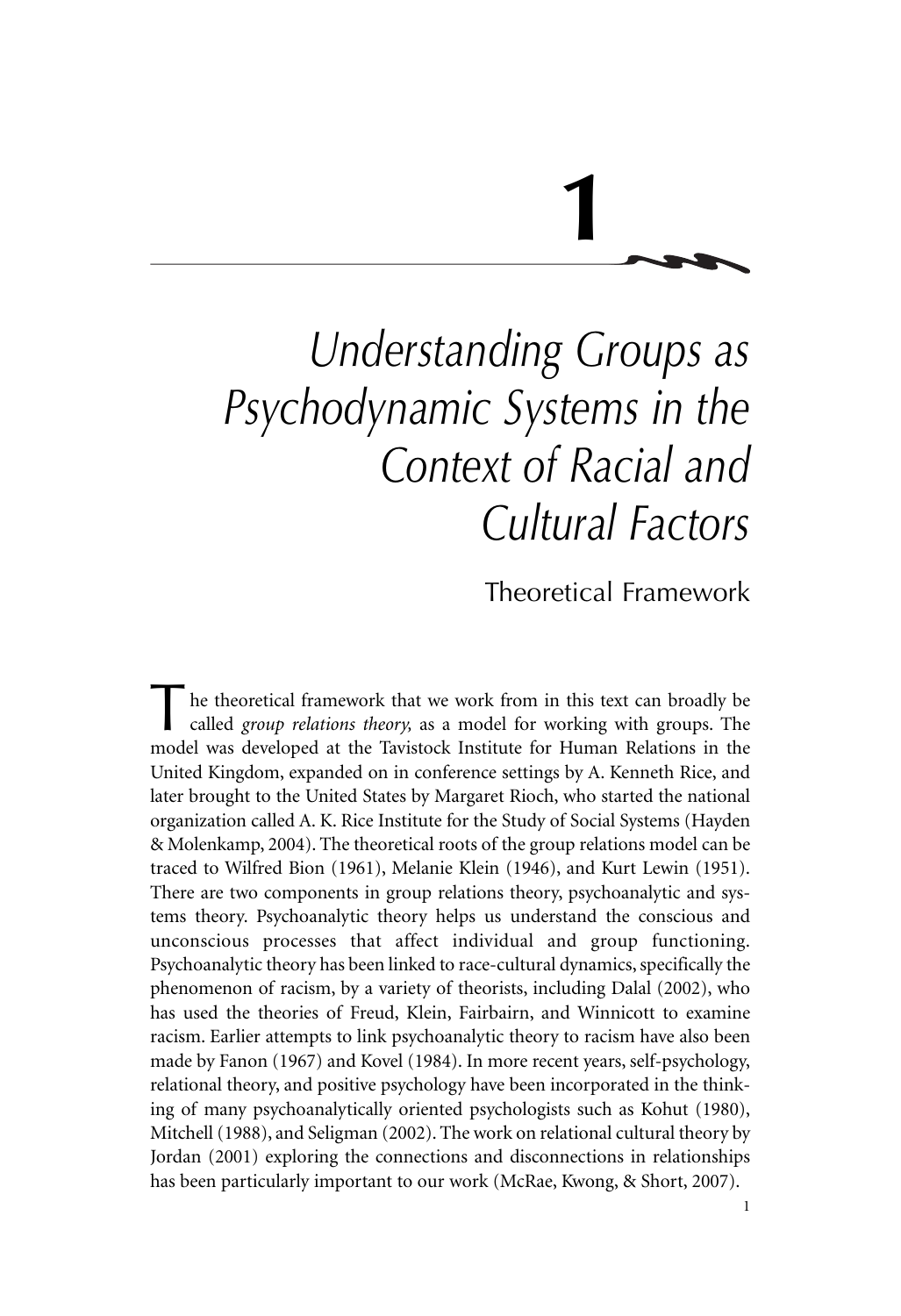#### **Open Systems Theory and Experiential Learning**

Applications of systems theory facilitate the understanding of the context in which a behavior occurs and the sociopolitical factors that may influence an individual's behavior. In this book, we use Alderfer's (1977) definition of a group, as follows:

A collection of individuals 1) who have significantly interdependent relations with each other; 2) who perceive themselves as a group by reliably distinguishing members from non-members; 3) whose group identity is recognized by non-members; 4) who have differentiated roles in the group as a function of expectations from themselves, other members and non-group members; and 5) who as group members acting alone or in concert have significantly interdependent relations with other groups. (p. 230)

Groups, therefore, function as subsystems in larger systems, such as an organization, a community, a society, and the world. Thus, groups are embedded in larger groups and systems and in a social, economic, and political context.

Conceptually, the group relations model encompasses open systems and psychoanalytic theory to explore its premise that the individual acts on behalf of the group, given the group norms and the cultural context in which the group exists. "Within each group or system, there are boundaries, authority issues, roles, and tasks (BART) to be considered that will vary according to the culture of the group" (Green & Molenkamp, 2005; Hayden & Molenkamp, 2004). The concept of BART (boundaries, authority,roles, and tasks) is derived from open systems theory, which focuses on group boundaries, which are observable and subjective measures used to distinguish group members from outsiders. Boundaries in groups can be physical (observable) or psychological (subjective). Group boundaries can also be permeable or impenetrable, enmeshed or disengaged (McCollom, 1990). Management of group boundaries within systems encompasses aspects of time, space, task, territory, and role.Authority,which is the second aspect of BART, is defined as a group's right to perform tasks, use resources, and make decisions that may be binding on others (Obholzer, 1994). Authority can occur (a) from above (e.g., within organizational hierarchies); (b) from below, when given formally or informally by peers; and (c) from within, which refers to individuals' capacity to take up their own authority, to behave in certain ways within the group, based on their personality, their personal and racial-cultural history, and representations of authority within their own mind. Role, the third aspect of BART, refers to an individual's position or function in relation to the formal task and his or her own personal characteristics, which creates a valence for enacting certain behaviors. Finally, task in open systems theory is related to the primary task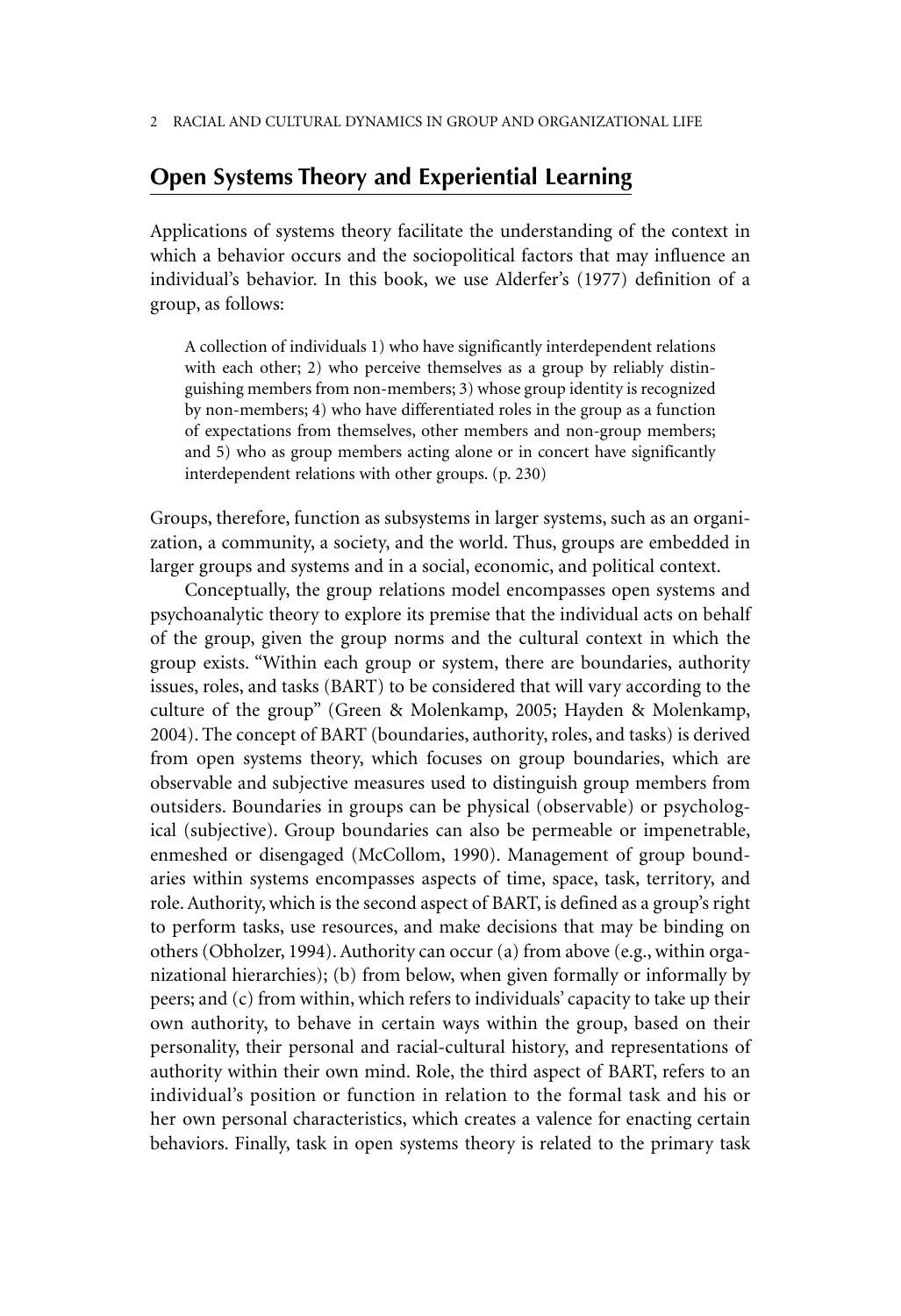that the group needs to perform to survive. The group's task may be defined in multiple ways within the system and may therefore be implemented, impeded, avoided, and/or rebelled against by the group-as-a-whole.

There are five levels at which the group functions during its life: intrapersonal, interpersonal, group (group-as-a-whole), intergroup, and interorganizational (Wells, 1990). It is important, systemically, to consider the individual's personality characteristics, interpersonal relations and intergroup relationships between subgroups, and group-as-a-whole dynamics. Kurt Lewin's (1951) work on field theory and the notion of psychosociological influences over group behavior lead to a focus on examining the group-as-a-whole in a social context (Fraher, 2004). In addition, Lewin's discovery in 1946 that adults learn more effectively through interactive experiences shared in experiential learning environments (Fraher, 2004) has had a profound effect on how group relations theory is used in the field. Practitioners, educators, and group workers who use group relations theory often use experiential learning activities that help students and participants understand theory and concepts. Application of the group relations theory to didactic and experiential learning helps students and participants gain insight into the complex defense mechanisms of splitting, projection, and projective identification. Moreover, these concepts can be experienced in the "here and now" of the experiential setting and discussed, which enhances learning and application of theory.

### **Group Relations Theory**

From a psychoanalytic perspective, groups engage in unconscious and conscious behaviors that are attributed to the anxiety that most people experience in groups and organizations. Using Klein's (1946) object relations theory, Bion (1961) noted that groups trigger primitive fantasies, such as the infantile desire to join others in an undifferentiated entity, while simultaneously creating fears of being rejected or abandoned by the group or of losing one's identity and sense of self. The tension between wanting to join the group and be independent from it often generates anxiety in its members and can lead them to defend against this anxiety through the mechanisms of splitting, projection, and projective identification. These defenses are unconscious processes and will be explained in more detail in later chapters. It is important to note that these unconscious processes distort reality, impede optimal functioning, and promote behaviors that can create a variety of both negative and positive feelings among group members. Bion (1961) hypothesized that groups had two modes of functioning: work and basic assumption. The work group attends to its primary task of group survival. Basic assumption group functioning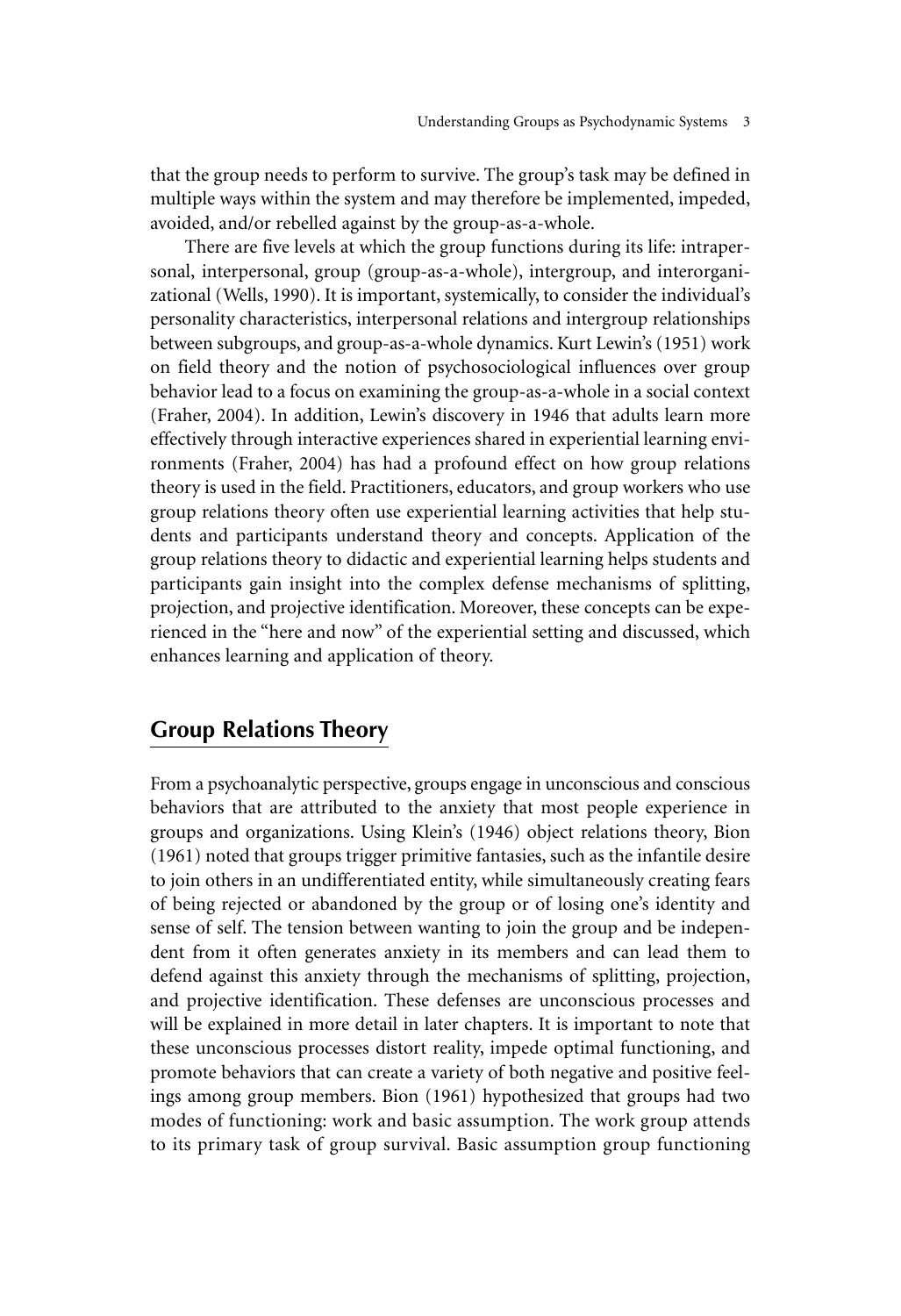represents an unconscious mode of group behavior that is focused on management of anxiety that surfaces related to the group's work. Thus, when the group members are engaging in basic assumption behavior, they are no longer attending to the primary focus of their task at hand. Originally, there were three basic assumption modes: dependency, fight-flight, and pairing, all of which serve as unconscious defense mechanisms against the anxiety created by the group in the service of accomplishing its primary task. A fourth mode, basic assumption oneness, was developed by Turquet (1985); the fifth basic assumption, or basic assumption me-ness, was developed by Lawrence, Bain, and Gould (1996). Both of these modes are also unconsciously used by group members to defend against anxiety created by their experience in the group. From a positive-psychology perspective, basic assumptions can be viewed as a way of managing anxiety. In groups, we look for ways of containing and channeling those emotions in a more productive manner.

Group relations as a theoretical model focuses on factors that have proven most successful in group counseling and psychotherapy training programs: didactic, observation, and experiential learning. The didactic component includes lectures about theory, as well as a collective sharing of reactions to readings and lectures about theory. Observations provide an opportunity to see and hear how others manage the role of consultant, leader, and facilitator, as well as client member. The experiential component allows for reflection on the here-and-now experience, as well as an understanding of the relationship between theoretical and experiential learning and the application of what has been learned. The experiential component also provides an opportunity to learn about aspects of anxiety as it relates to group membership in the here and now, for example, the tension caused by fears of identity fragmentation and engulfment by the group. While the current focus of the group relations model is on experiential learning, earlier conceptualizations of the model included a didactic component. In our group dynamics classes, we have found that readings, lectures, and discussions further enhance students' understanding and application of group dynamics.

From a systems perspective, groups are confronted with racial-cultural issues that are related to the power differentials, authority, and class hierarchies that exist in society. Thus, racial-cultural dynamics are phenomena that are an integral part of the group experience. Demographic variables such as race, ethnicity, culture, class, sexual identity, gender, disability, and age often represent differences between group members that may evoke negative stereotypes and stimulate feelings about inclusion and exclusion (McRae & Short, 2005). Differences that are visible or invisible may foster conflicts characterized by inclusion or exclusion; differences may also serve as a catalyst for feelings about membership to emerge. Membership may be affected by stereotyped assumptions about difference, which may influence group members' perceptions of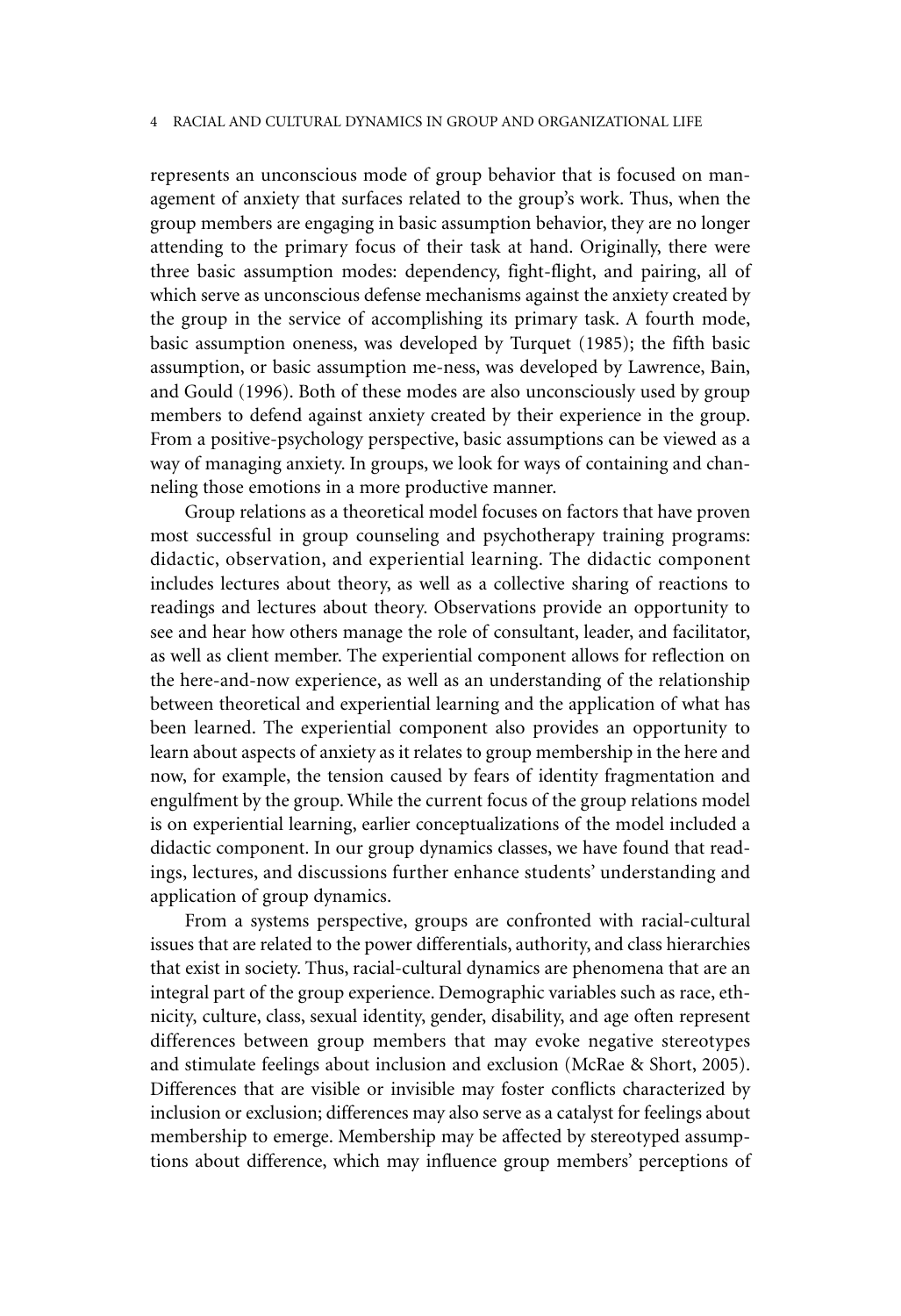themselves and the group-as-a-whole. For example, members who belong to the dominant racial-cultural group may perceive themselves or be perceived as powerful and privileged. Likewise, members who externally represent nondominant groups may have self-perceptions of having less or more power given the particular context of the group (McRae & Short, 2005). Using systems theory allows a more direct examination of the intersection between racialcultural factors and systemic factors such as power, authority, leadership, boundaries, roles, task, and interpersonal relations in the group experience.

From a psychoanalytic perspective, group processes involve paying attention to what occurs in the here-and-now experience of the group. Frequently, unconscious processes can occur that polarize racial-cultural groups. This polarity can be indicative of defense mechanisms, such as resistance, intellectualization, splitting, projection, and projective identification (Fenster, 1996). Group members may use intellectualization as a defense by the majority to focus on superficial cultural or racial attributes of those members in the minority (Fenster, 1996). Splitting and projective identification, while adaptive defenses in group life, can also be characterized, when used in diverse racial-cultural groups, as major defenses that are used to protect members against feelings of inadequacy and vulnerability (Cheng, Chase, & Gunn, 1998). One of the tasks of the group is to help make the unconscious conscious by speaking authentically to behaviors that occur in the group and attending to the nuances of speech and language and the nonverbal behaviors of members. When this type of processing can be done with racial-cultural group issues, it provides invaluable opportunities for learning. For example, many students who attend predominantly white institutions throughout their academic lives may never have had an African American professor. According to bell hooks (2003), in predominately white institutions, African American professors, particularly those who are female, may have their authority challenged by white students, who may not have had any relations with black people and thus may never have been in situations in which they have had to listen to a black person or a black woman speak to them for any length of time.

From a systems perspective, being a professor is a role with the authority to determine course content, method of teaching, and grading. If students are encountering an African American professor for the first time, what is the experience of these students? In our experience as African American female professors, students have questioned us in subtle and not so subtle ways about our credentials and work experience. It has become clear to us that in addition to the more traditional aspects of the role, being an academic professor also encompasses taking a role that is perceived by the students as incongruent for someone of our race and gender. Thus, a key question is "What are their perceptions of us in terms of personal characteristics such as race, gender, and our professorial role of authority and leadership?" The question then becomes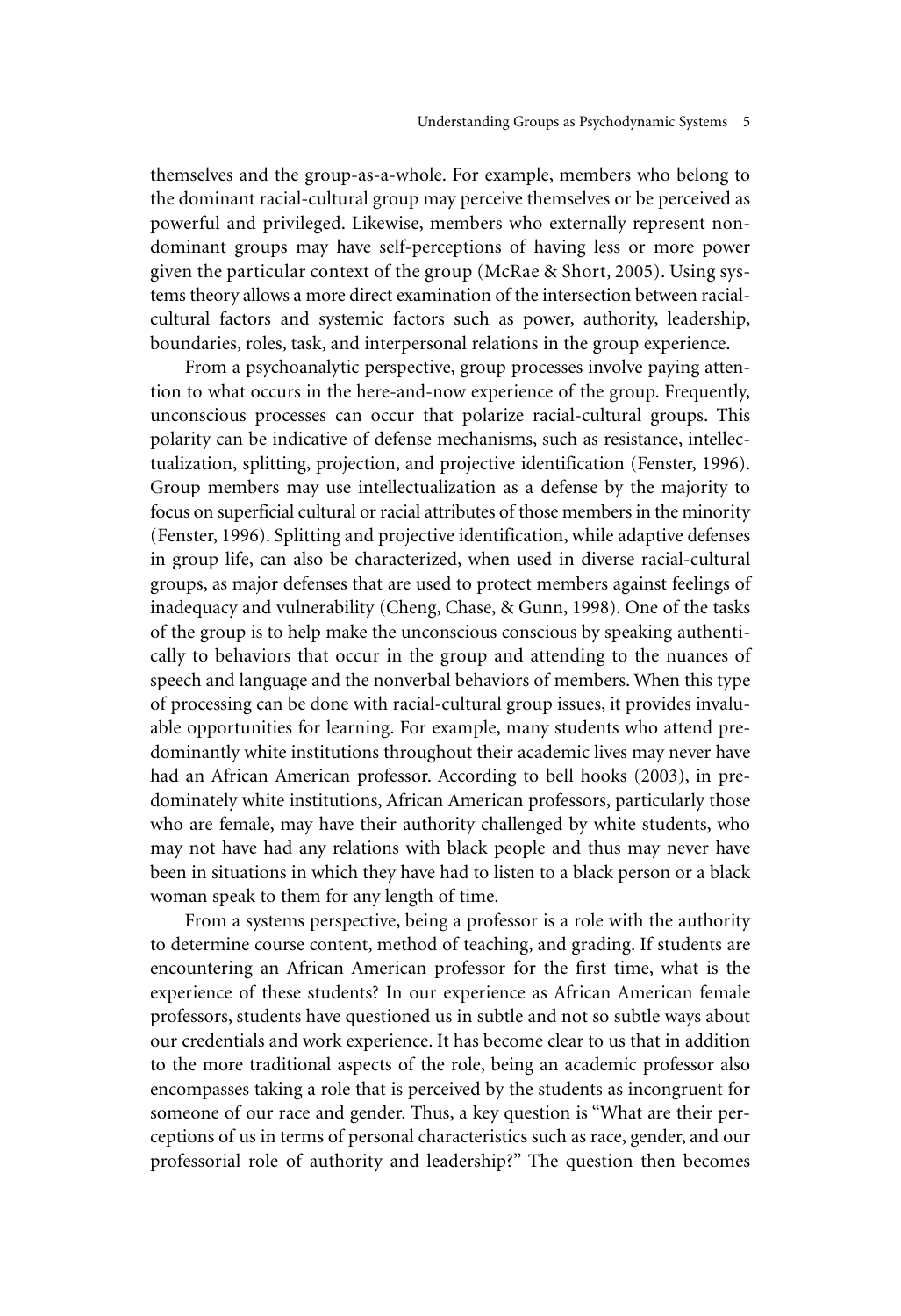#### 6—RACIAL AND CULTURAL DYNAMICS IN GROUP AND ORGANIZATIONAL LIFE

"Do students from diverse backgrounds feel that they will be treated fairly by a professor of color, and, moreover,why isthis even a question for consideration?"

Distrust of a black professor does not exist only in white students. Depending on their level of racial identity development, some black students may perceive a black professor as too black identified or not black identified enough, based on their own identification with this racial reference group. For example, one of the coauthors' (M.B.M.) students, who is biracial and has a white mother, wondered if she could be accepted by the coauthor as the loving daughter of a white woman who had been treated badly by some black women who are adamantly against interracial marriages.Another example of this phenomenon in a larger, societal context is the critique that was leveled against President Obama, when he was a nominee and presidential candidate of the Democratic Party, by some members of the black communities in the United States as not being "black enough." This critique was based, in part, on his biracial and multicultural identities, as well as his political stance on issues of race. The election of President Obama created more opportunities to explore the complexities of authority and leadership in role as they relate to race and gender at the societal level.

Since racial-cultural factors in many societies encompass aspects of power, authority, and class or status hierarchies, the lack of attention to them prohibits exploration of a lived reality for many individuals. The lack of discussion concerning the existence of racial-cultural hierarchical dynamics may be reflective of existing societal structures that perpetuate the invisibility and institutionalization of a dominant culture in which privileges are readily available to some subgroups and not to others (McRae & Short, 2005). In a larger social-historical context, this ambivalence about exploring race and culture also has its roots in the American cultural experience. Toni Morrison (1992) in *Playing in the Dark: Whiteness and the Literary Imagination* postulates that silence and evasion about race have historically been viewed as effective methods of enforcing the invisibility of the African American presence within the dominant culture. This condition of invisibility perpetuates the emergence of an "other" with which one group can compare itself via the use of racist stereotypes and projections. While Morrison's focus is on African Americans, the "other" can easily be any disenfranchised group. We hypothesize, therefore, that the inability to fully explore and embrace issues of race and culture may be an example of reinforcing long held patterns of denial of the pervasiveness of racial-cultural dynamics within institutionalized environments.

Understanding the confluence of stereotypes, projection, and interpersonal style that exists within groups increases our ability to negotiate and collaborate among and between racial-cultural groups in society. In our work as professors and organizational consultants, we have used the group relations model to address the power hierarchies that we have encountered, in order to provide a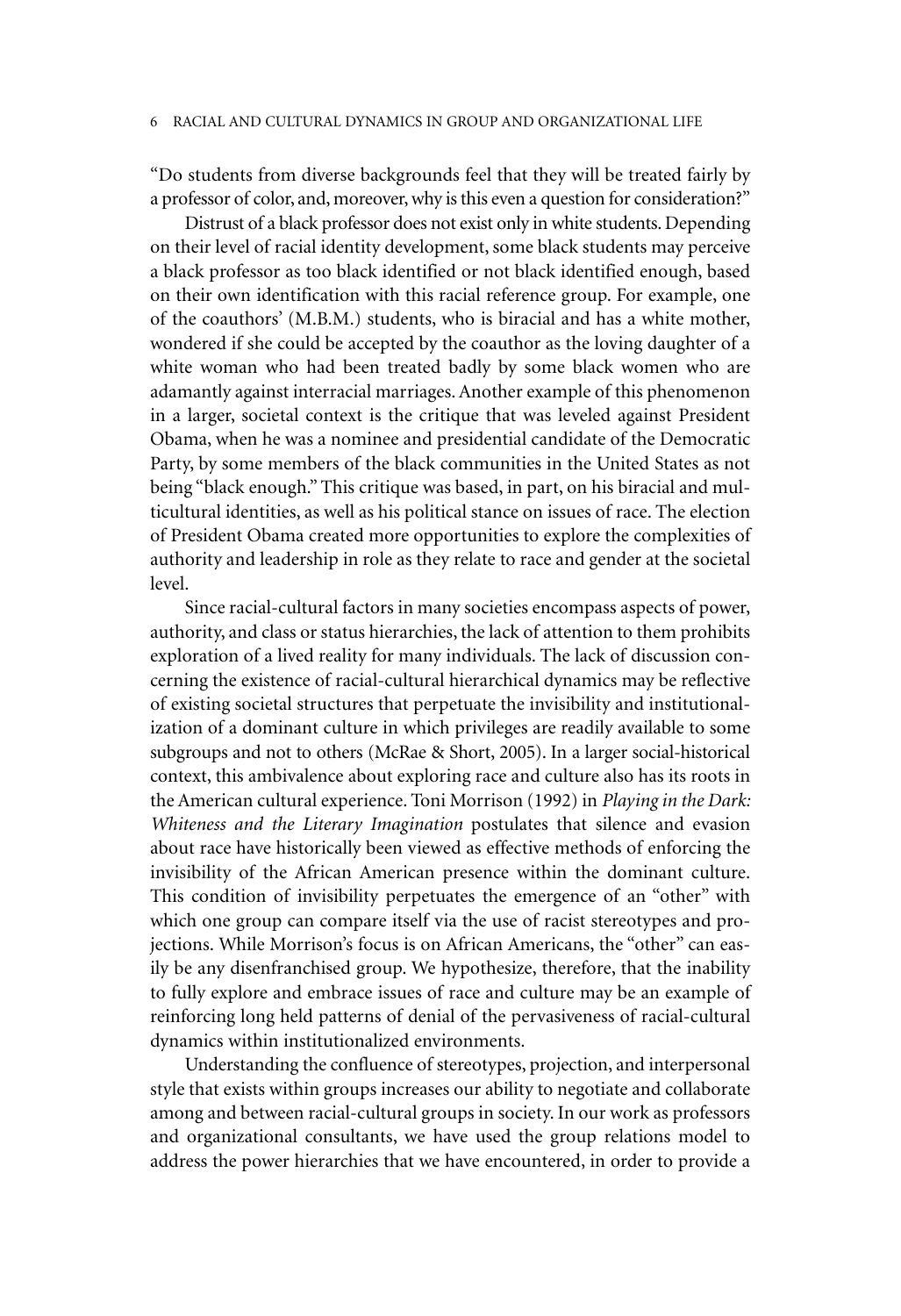foundation for the examination of systemic structures and their relationships to racial-cultural factors.

#### **Research on Racial and Cultural Group Dynamics**

There is a dearth of research on racial-cultural group dynamics. Most of the literature is in the form of anecdotal reports and case studies. Some of the research on intergroup relations has highlighted the complexity of racialcultural group dynamics (Shaw & Barret-Power, 1998). McRae (1994) applied Helms's (1990) model of racial identity development to group dynamics using a case example of a study group of students of diverse races and genders (e.g., black and white, male and female) from a graduate class on group counseling. McRae (1994) concluded that racial identity attitudes are dynamic and dichotomous categorization of group members along racial lines concerning expected alliances and interactions may foster stereotypes and deemphasize the complexity of interracial group behavior.

Research that has been conducted on group formation and intergroup relations has also focused on stress, anxiety, and threat. These variables have been hypothesized to be the foundation of negative and/or uncomfortable intergroup encounters among individuals of diverse racial-cultural backgrounds. Mendes, Blascovich, Lickel, and Hunter (2002) examined the extent to which minority or "devalued" group members engendered threat reactions from interaction partners (p. 939). The researchers measured cardiovascular responses marking challenge and threat among participants (e.g., white, Asian, Latino, and Other) involved in social interactions with black or white male "confederates," who, during the experiment, described their socioeconomic backgrounds as either advantaged or disadvantaged (p. 939). Intergroup interactions in the study were hypothesized to result in perceived danger related to social dominance, cultural inferiority, increased effort to self-monitor, increased vigilance to verbal and nonverbal communication, and unconscious processes. Thus, the interactions with minority or "devalued" group members would involve greater perceived demands and/or fewer perceived resources than interactions with majority group members. The study's findings support the researchers' hypothesis that participants experience threat during social encounters with devalued group members; cardiovascular responses among participants interacting with black/disadvantaged socioeconomic status (SES) confederates were consistent with threat, and participants who interacted with white/advantaged SES confederates exhibited "significantly different" cardiovascular responses consistent with challenge responses (p. 950).

The impact of cultural diversity on work groups has also been researched. Thomas (1999) conducted a study examining the influence of cultural diversity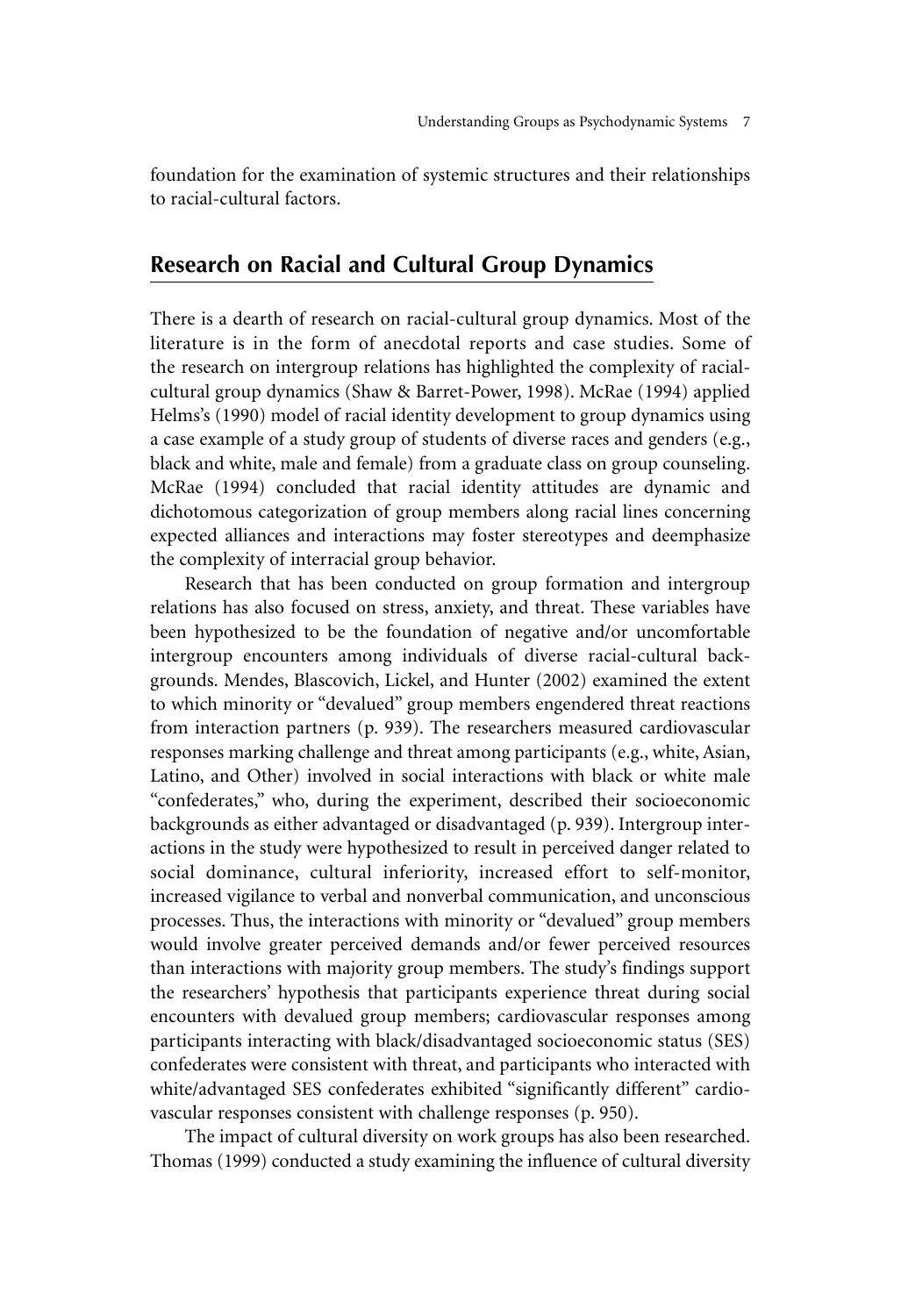on work groups, using collectivism (e.g., as in collectivist vs. individualist cultural attitudes) as the dimension of cultural variation for the study. The study's results supported previous research study findings that group-level assessments of cultural diversity, sociocultural norms of group members, and degrees of members' relative cultural distance from the group (e.g., as related to their attitudes about collectivism) were all factors influencing group effectiveness. Thus, the study's results suggested that understanding the dynamics of multicultural work groups is related not only to the group's level of cultural heterogeneity or homogeneity but also to the recognition that culturally different individuals often bring preconceived notions about work group functioning to the groups that they join (Thomas, 1999).

Other studies concerning racial-cultural dynamics of group formation and intergroup relations have also focused on aspects of threat, trust, and distrust as these variables relate to the projection of racist stereotypes (Govorun, Fuegen, & Payne, 2006) and perceived threat in social interactions with stigmatized others (Blascovich, Mendes, Hunter, Lickel, & Kowai-Bell, 2001). Greene (1999) also conducted a study on representations of group-as-a-whole, as related to personality, situation, and dynamic determinants among a group of participants at a group relations conference.

*Stereotype threat* is a phenomenon, defined by Steele and Aronson (as cited in Suzuki, Prevost, & Short, 2008), that occurs when the salience of race adversely affects the test-taking performance of high-ability African American students, specifically as it relates to anxiety that may be experienced based on stereotypes about an individual's racial and ethnic group affiliation. Another investigation of the impact of stereotype threat on black-white test score differences, by Sackett, Hardison, and Cullen (as cited in Suzuki et al., 2008), found that the impact of stereotype threat is an important phenomenon "because it highlights the fact that test scores can be influenced by factors other than the test takers' true level of skill and achievement" (Suzuki et al., 2008, p. 515). Thus, racial-cultural dynamics related to stereotypes have been found to have an impact on test-taking environments, classrooms, and other academic settings and have implications on group behaviors and performance outcomes in these settings. Moreover, the impact of stereotype threat is applicable to a variety of group settings outside the academy—for instance, mental health environments.

The complex effects of race, ethnicity, and diversity related to racialcultural factors of group and intergroup relations at the societal and community levels have also been focused on in the print media. An article by Erica Goode in the *New York Times Magazine* (2007) posited that increased diversity within communities, instead of fostering tolerance and trust, can engender a desire for individuals to "stick to their own groups and distrust those who are different from them," thus resulting in a state of isolation (p. 24). Goode then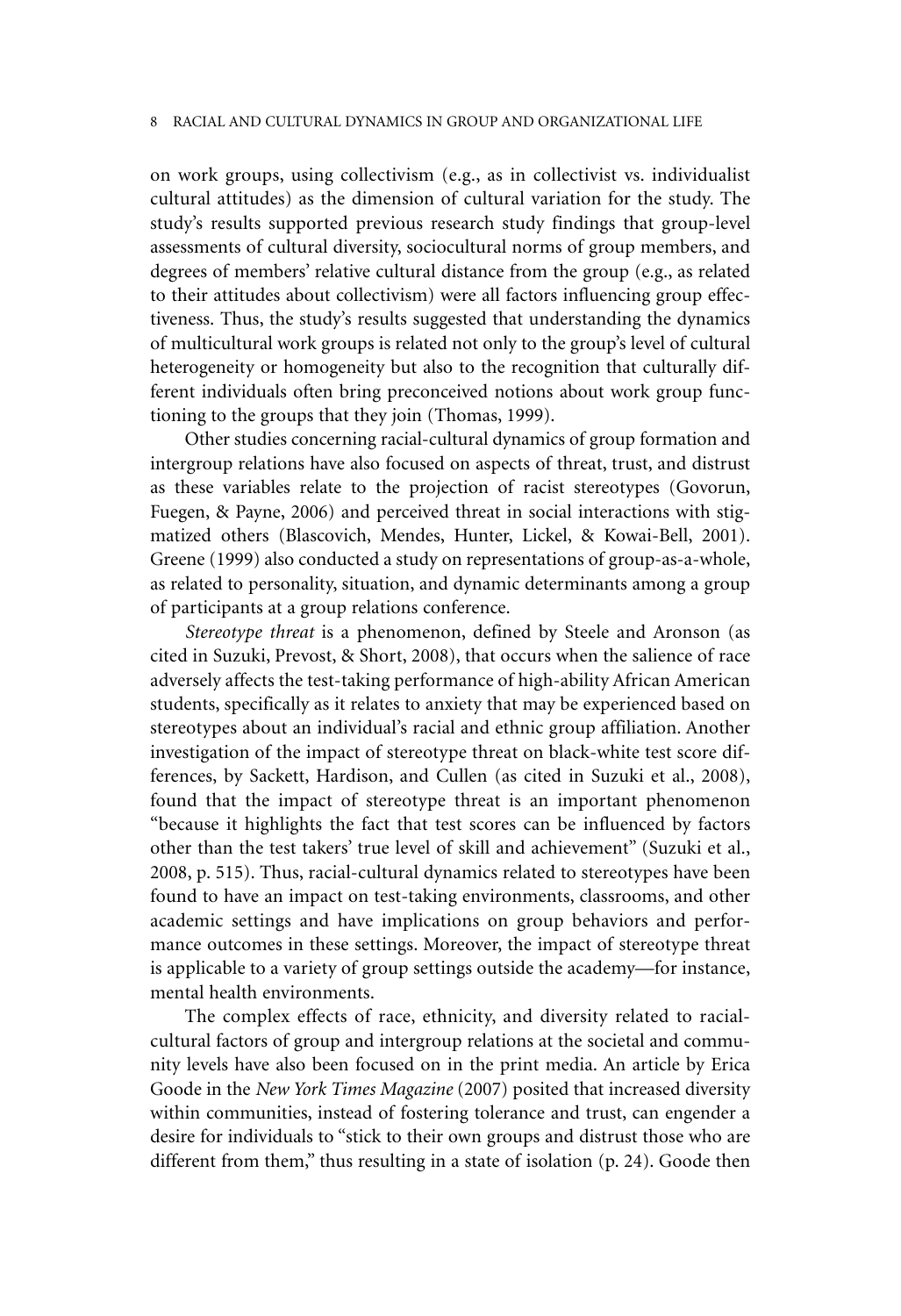suggests that diverse community initiatives will require a certain amount of time before individuals become comfortable. On a more positive note, the article points to the rising rates of interracial marriage among the younger generation, resulting in changing attitudes about diversity, as a marker of how racial and ethnic differences can become less salient at the societal level.

In a larger societal context, the 2008 presidential election surfaced long suppressed issues regarding the complexity of race and culture in the United States. For example, during the primaries, one of the most frequently discussed debates concerned the struggle of individuals and the media to manage anxieties about the salience of race versus gender as they related to Senators Hillary Clinton (a white woman) and Barack Obama (a black, biracial man) as candidates of the Democratic Party. The election of Senator Obama as the Democratic Party's presidential candidate further highlighted a racial-cultural dialogue about the historical significance of his candidacy, as well as the real and symbolic meaning of what having an African American man as president would mean for race relations in the United States and internationally. Some of the dialogues about Obama's suitability for the office of president engendered a subtle, underlying focus regarding race that questioned his ability or readiness to lead, his level of experience, and the quality of his judgment. These are commonly used qualifiers that may label an applicant or candidate of African descent as less qualified to take up leadership roles.Additional research on racialcultural group dynamics within the United States and internationally will be included in subsequent chapters of this text.

## **Application and Universality of the Group Relations Model**

As with psychoanalytic theory, the group relations model was developed by white Europeans in the United Kingdom and thus complements the traditions of a Eurocentric society. However, we have found that it is a model with widespread applications across race and culture. Our rationale for the expanded application of the model is related to a conclusion drawn by Slavson in 1956 that fundamentally the psychological needs, anxieties, and motivations of individuals are more similar than different. Thus, historical and cultural patterns may cause individuals to behave differently, but they may be united in their emotional responses to a variety of stimuli at the group level. Slavson suggested and Yalom (1995) stated that certain curative factors in groups, such as instillation of hope, universality or knowing that one is not alone in what one is feeling, catharsis (expression of emotions), altruism, reenactment of family dynamics for corrective experiences, and interpersonal learning, are constant across differences.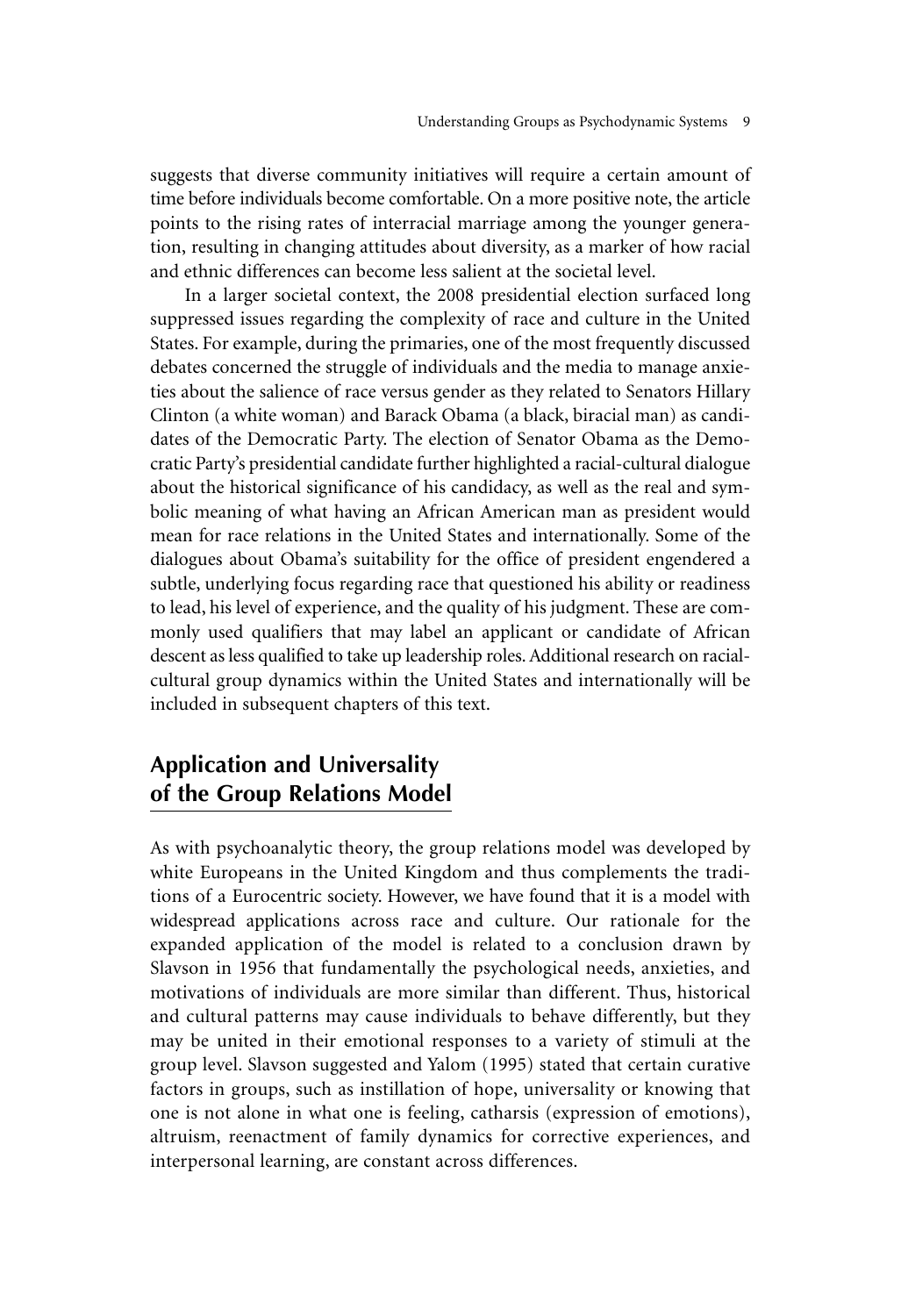#### 10—RACIAL AND CULTURAL DYNAMICS IN GROUP AND ORGANIZATIONAL LIFE

We believe that the group relations model provides a mechanism for learning and experiencing emotions and understanding them in the context of the group. Knowledge about group dynamics can also be applied to systemic, organizational, and societal functioning. In this book, we use this conceptual frame as a mechanism for understanding the role of the individual in the context of the group-as-a-whole and tasks of the group or institution and for understanding the psychodynamic processes that occur within and between various social identity groups. Behaviors in groups and organizations are open to observation and analysis by all those who participate, if they care to see and reflect. We have adapted the group relations model for teaching group dynamics and helping students develop competencies that will facilitate increased self- and group awareness of racial-cultural factors as they relate to systemic and organizational processes. Our goal is to provide opportunities to learn through experience and reflection, using both intellect and emotions, thus allowing students to explore, model, and discuss behavioral group dynamics. We use a combination of theoretical concepts and experiential work to explore interactions in the here and now as they occur. Thus, cognitions, behaviors, and emotions can be identified and explored simultaneously. We believe, therefore, that a psychodynamic and systemic approach to understanding groups will significantly enhance students' learning and training in counseling and psychology.

#### **Summary**

In this chapter, we have presented an overview of the conceptual framework for the book. The group relations model, which is a combination of psychoanalytic and systems theory, was presented as the theoretical framework for examining racial and cultural dynamics in groups throughout this text. This approach allows an exploration of group dynamics in the context of the larger environment. It takes into consideration the conscious and unconscious processes that influence the interactions of members who belong to diverse racial-cultural groups. The rather scant research on racial-cultural dynamics in groups was addressed. Finally, we discussed the expanded application of the group relations model to incorporate, analyze, and assess racial-cultural group dynamics. In this chapter, we have laid the foundation from which we analyze groups; it is one lens from which to view group dynamics and the racial and cultural dynamics that we believe exist in every group.